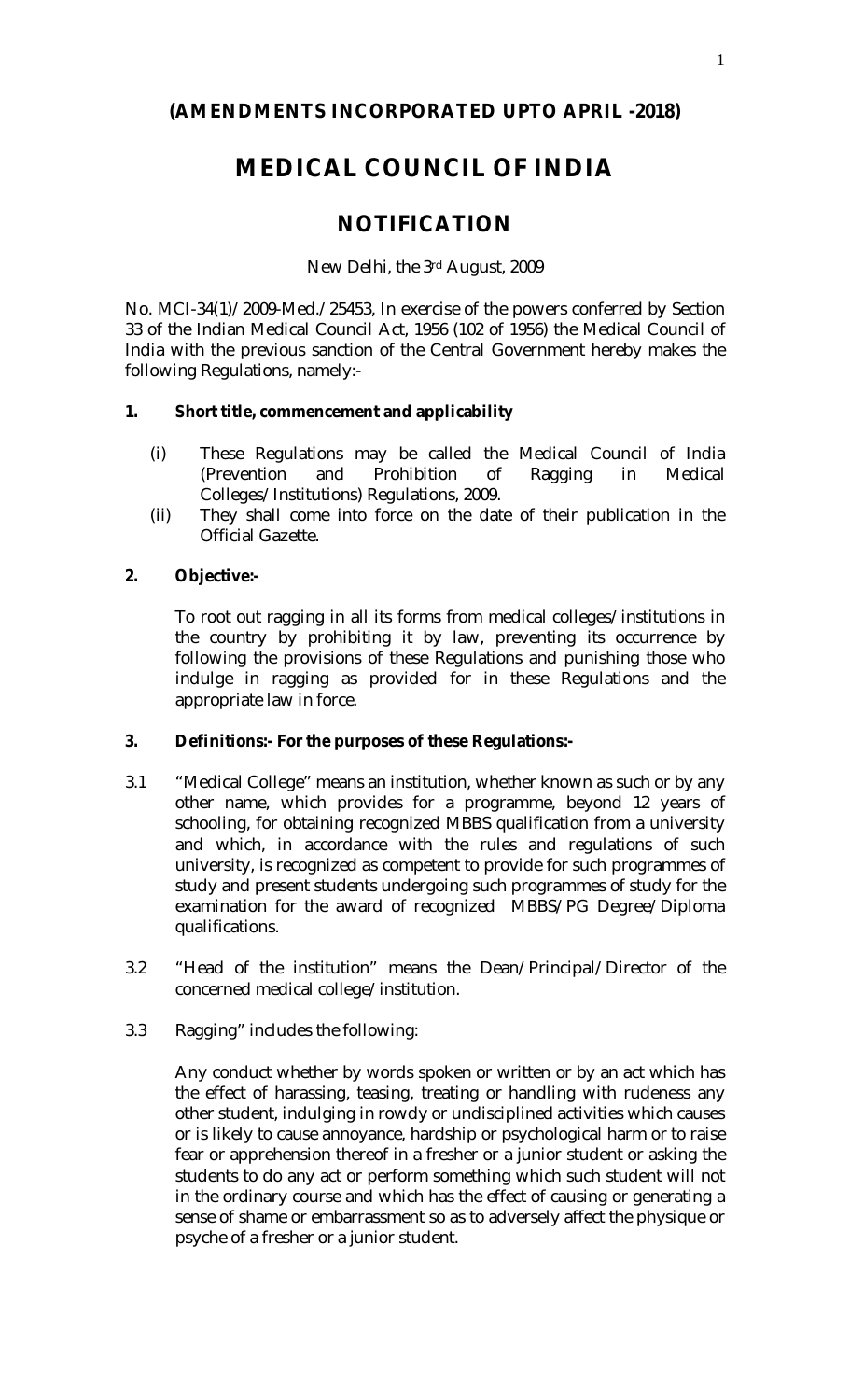*The above sub-clause 3.3 shall be substituted in terms of notification published on 28.03.2016 in the Gazette of India with the following:*

## *3.3 Ragging" includes the following:*

*Any conduct whether by words spoken or written or by an act which has the effect of harassing, teasing, treating or handling with rudeness any other student, indulging in rowdy or undisciplined activities which causes or is likely to cause annoyance, hardship or psychological harm or to raise fear or apprehension thereof in a fresher or a junior student or asking the students to do any act or perform something which such student will not in the ordinary course and which has the effect of causing or generating a sense of shame or embarrassment so as to adversely affect the physique or psyche of a fresher or a junior student. The conduct includes but is not restricted to any act by a senior student that prevents, disrupts or disturbs the regular academic activity of any other student or a fresher; exploiting the services of a fresher, or any other students for completing the academic tasks assigned to an individual or a group of students; any act of financial extortion or forceful expenditure burden put on a fresher or any other student by students; any act of physical abuse including all variants of it: sexual abuse, homosexual assaults, stripping, forcing obscene and lewd acts, gestures, causing bodily harm or any other danger to health or person; any act or abuse by spoken words, emails, post, public insults which would also include deriving perverted pleasure, "vicarious or sadistic thrill from activity or passively participating in the discomfiture to fresher or any other students; any act that affects the mental health and self-confidence of a fresher or any other student*  with or without an intent to derive a sadistic pleasure or showing off power, *authority or superiority by a student over any fresher or any other student.*

## *The following have been added after sub-clause 3.3 in terms of notification published on 05.04.2018 in the Gazette of India .*

"Any act of physical or mental abuse (including bullying and exclusion) targeted at another student (fresher or otherwise) on the ground of colour, race, religion, caste, ethnicity, gender (including transgender), sexual orientation, appearance, nationality, regional origins, linguistic identity, place of birth, place of residence or economic background."

- 3.4 MCI means MCI constituted in terms of Section 3 of Indian Medical Council Act, 1956.
- 3.5 "University" means a university established or incorporated by or under a Central Act, a Provincial Act or a State Act, an institution deemed to be university under Section 3 of the UGC Act,1956, or an institution specially empowered by an Act of Parliament to confer or grant degrees.

#### **4. Punishable ingredients of Ragging:-**

- Abetment to ragging;
- Criminal conspiracy to rag;
- Unlawful assembly and rioting while ragging;
- Public nuisance created during ragging;
- Violation of decency and morals through ragging;
- Injury to body, causing hurt or grievous hurt;
- Wrongful restraint;
- Wrongful confinement;
- Use of criminal force;
- Assault as well as sexual offences or even unnatural offences;
- Extortion;
- Criminal trespass;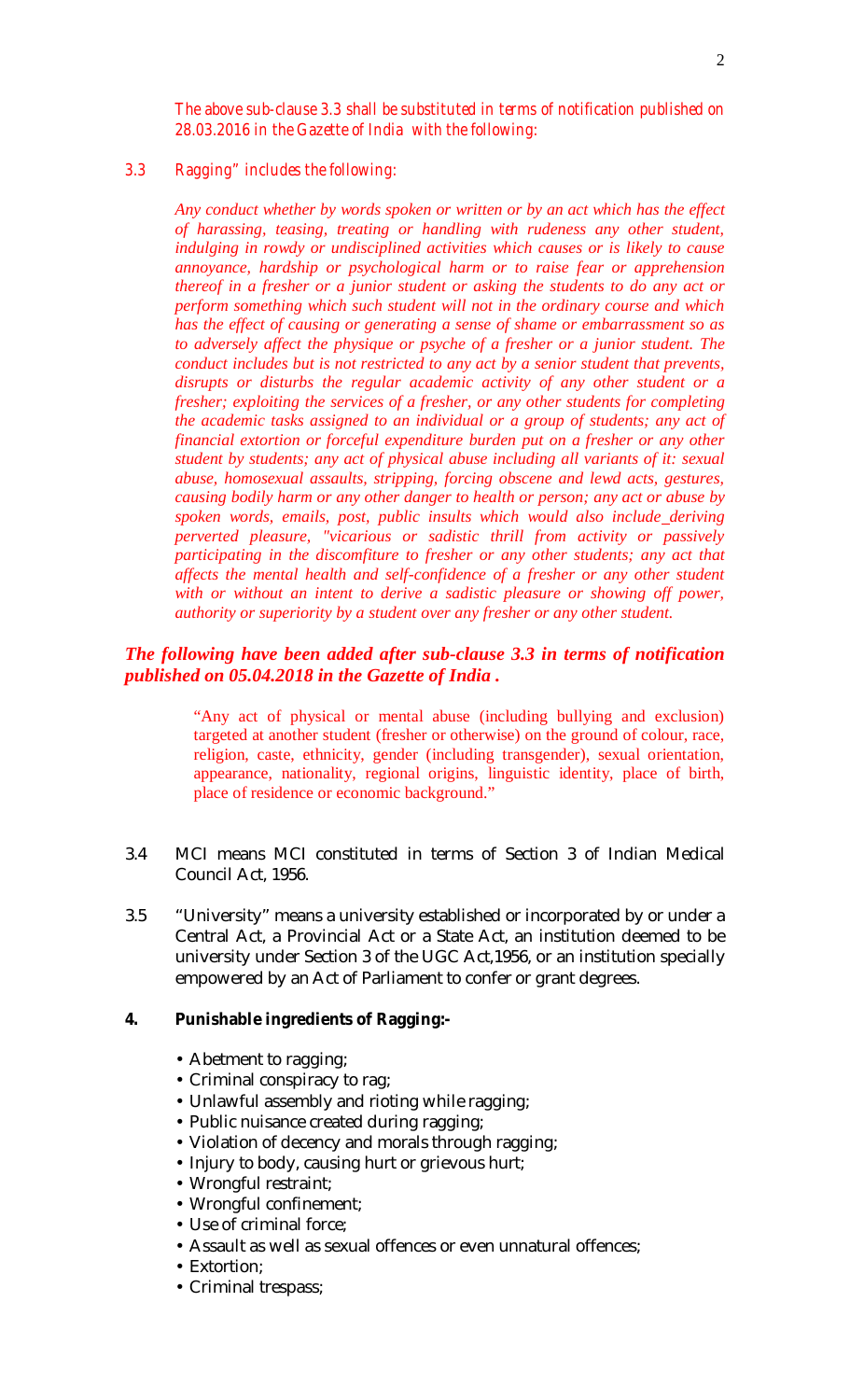- Offences against property;
- Criminal intimidation;
- Attempts to commit any or all of the above mentioned offences against the victim(s);
- Physical or psychological humiliation.
- All other offences following from the definition of "Ragging".

## **5. Measures for prohibition of ragging:-**

- 5.1 The Medical College/Institution / University shall strictly observe the provisions of the Act of the Central Government and the State Governments, if any, or if enacted and  $\ell$  or for the time being in force, considering ragging as a cognizable offence under the law at par with rape and other atrocities against women and ill-treatment of persons belonging to the SC/ST and prohibiting ragging in all its forms in all institutions.
- 5.2 Ragging in all its forms shall be totally banned in the entire Medical College/Institution / University including its departments, constituent units, all its premises (academic, residential, sports, canteen, etc) whether located within the campus or outside and in all means of transportation of students whether public or private.
- 5.3 The Medical College/Institution / University shall take strict action against those found guilty of ragging and/or of abetting ragging.

## **6. Measures for prevention of ragging at the institution level:-**

## **6.1 Before admissions:-**

- 6.1.1 The advertisement for admissions shall clearly mention that ragging is totally banned / prohibited in the Medical College/Institution and anyone found guilty of ragging and/or abetting ragging is liable to be punished appropriately.
- 6.1.2 The brochure of admission/instruction booklet for candidates shall print in block letters these Regulations in full (including Annexures).
- 6.1.3 The 'Prospectus' and other admission related documents shall incorporate all directions of the Hon'ble Supreme Court and /or the Central or State Governments as applicable, so that the candidates and their parents/ guardians are sensitized in respect of the prohibition and consequences of ragging.
- 6.1.4 A Brochure or booklet/leaflet shall be distributed to each student at the beginning of each academic session for obtaining undertaking not to indulge or abet ragging and shall contain the blueprint of prevention and methods of redress.

The application form for admission/ enrolment shall have a printed undertaking, preferably both in English/Hindi and in one of the regional languages known to the institution and the applicant (English version given in Annexure I, Part I), to be filled up and signed by the candidate to the effect that he/she is aware of the law regarding prohibition of ragging as well as the punishments, and to the effect that he/she has not been expelled and/or debarred from admission by any institution and that he/she, if found guilty of the offence of ragging and/or abetting ragging, is liable to be punished appropriately.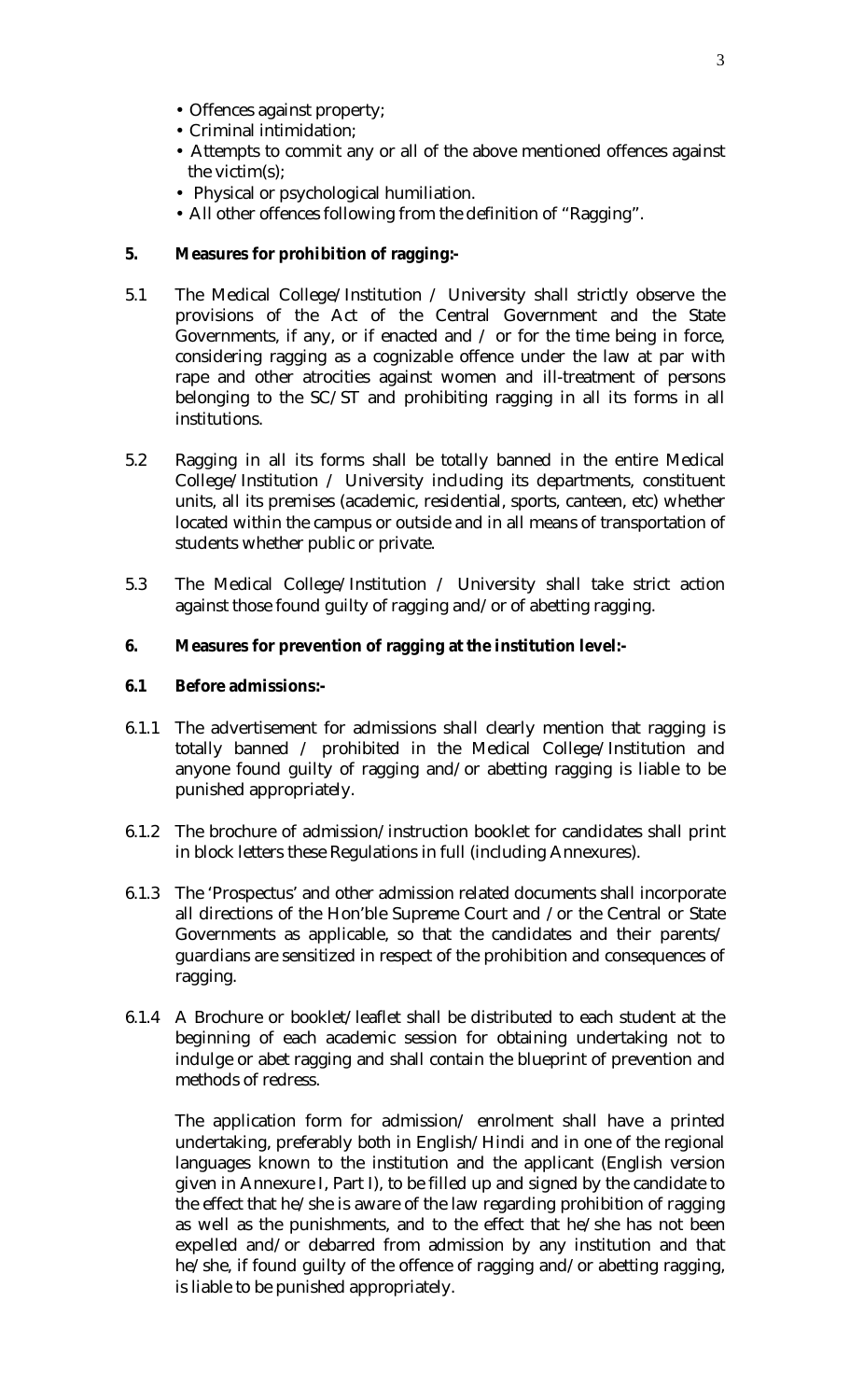6.1.5 The application form shall also contain a printed undertaking, preferably both in English/Hindi and in one of the regional languages known to the institution and the parent/ guardian (English version given in Annexure I, Part II), to be signed by the parent/ guardian of the applicant to the effect that he/ she is also aware of the law in this regard and agrees to abide by the punishment meted out to his/ her ward in case the latter is found guilty of ragging and/or abetting ragging.

A database shall be created out of affidavits affirmed by each student and his/her parents/guardians stored electronically, and shall contain the details of each student. The database shall also function as a record of ragging complaints received.

- 6.1.6 The application for admission shall be accompanied by a document in the form of the School Leaving Certificate/transfer certificate/migration certificate/ Character Certificate which shall include a report on the behavioral pattern of the applicant, so that the institution can thereafter keep intense watch upon a student who has a negative entry in this regard.
- 6.1.7 A student seeking admission to the hostel shall have to submit additional undertaking in the form of Annexure I (both Parts) along with his/ her application for hostel accommodation.

*The above sub-clause 6.1.7 shall be substituted in terms of notification published on 28.03.2016 in the Gazette of India with the following:*

- *6.1.7 A student seeking admission to a hostel forming part of the Medical College /Institution/ University, or seeking to reside in any temporary premises not forming part of the institution, include a private commercially managed lodge or hostel, submit additional undertaking in the form of Annexure I (both Parts) along with his/her application for hostel accommodation*
- 6.1.8 At the commencement of the academic session the Head of the Institution shall convene and address a meeting of various functionaries/agencies, like Wardens, representatives of students, parents/ guardians, faculty, district administration including police, to discuss the measures to be taken to prevent ragging in the Institution and steps to be taken to identify the offenders and punish them suitably.
- 6.1.9 To make the community at large and the students in particular aware of the dehumanizing effect of ragging, and the approach of the institution towards those indulging in ragging, big posters (preferably multicolored with different colours for the provisions of law, punishments, etc.) shall be prominently displayed on all Notice Boards of all departments, hostels and other buildings as well as at vulnerable places. Some of such posters shall be of permanent nature in certain vulnerable places.
- 6.1.10 Apart from placing posters mentioned in sub-clause 6.1.9 above at strategic places, the Medical College/Institution shall undertake measures for extensive publicity against ragging by means of audio-visual aids, by holding counseling sessions, workshops, painting and design competitions among students and other methods as it deems fit.
- 6.1.11 The Medical College/Institution/University shall request the media to give adequate publicity to the law prohibiting ragging and the negative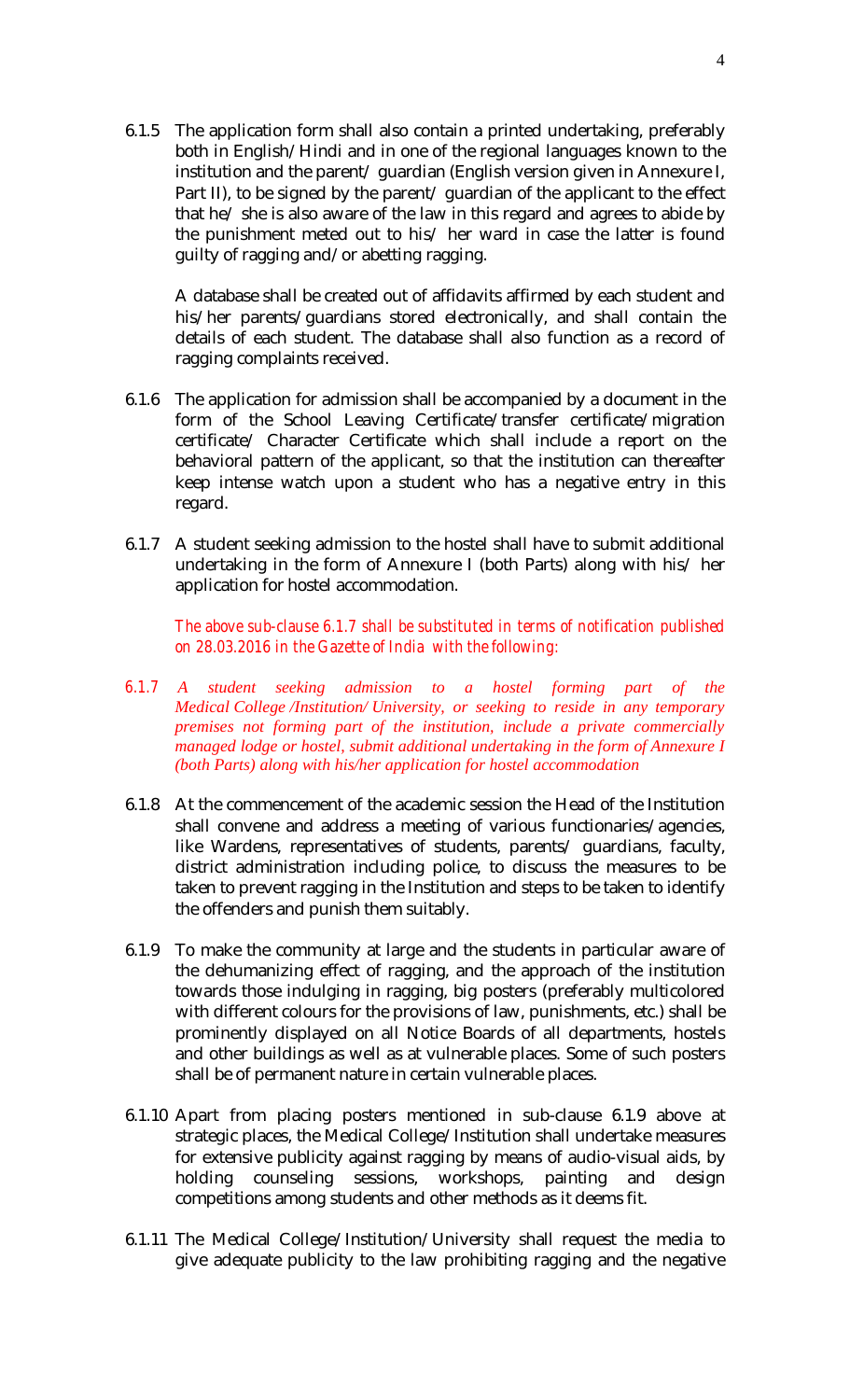aspects of ragging and the institution's resolve to ban ragging and punish those found guilty without fear or favour.

6.1.12 The Medical College/Institution/University shall identify, properly illuminate and man all vulnerable locations.

*The above sub-clause 6.1.12 shall be substituted in terms of notification published on 28.03.2016 in the Gazette of India with the following:*

- *6.1.12 The Medical College/Institution/University shall identify, properly illuminate and keep a close watch on all locations known to be vulnerable to occurrences of ragging incidents*
- 6.1.13 The Medical College/Institution/University shall tighten security in its premises, especially at the vulnerable places. If necessary, intense policing shall be resorted to at such points at odd hours during the early months of the academic session.

*The above sub-clause 6.1.13 shall be substituted in terms of notification published on 28.03.2016 in the Gazette of India with the following:*

*6.1.13 The Medical College/Institution/University shall tighten security in its premises, especially at vulnerable places and intense policing by Anti-Ragging squad, referred to in these Regulations and volunteers, if any, shall be resorted to at such points at odd hours during the early months of the academic session.*

*The following clause shall be added after clause 6.1.13 in terms of notification published on 28.03.2016 in the Gazette of India:*

- *6.1.13(A) The head of the institutions shall provide information to the local police and local authorities, the details of every privately commercially managed hostels or lodges used for residential purposes by students enrolled in the institution and the head of the institution shall also ensure that the Anti-Ragging Squad shall ensure vigil in such locations to prevent the occurrence of ragging therein.*
- 6.1.14 The Medical College/Institution/University shall utilize the vacation period before the start of the new academic year to launch wide publicity campaign against ragging through posters, leaflets. seminars, street plays, etc.
- 6.1.15 The faculties/ departments/ units of the Medical College/Institution /University shall have induction arrangements (including those which anticipate, identify and plan to meet any special needs of any specific section of students) in place well in advance of the beginning of the academic year with a clear sense of the main aims and objectives of the induction process.

The Principal or Head of the Institution/Department shall obtain an undertaking from every employee of the institution including teaching and non-teaching members of staff, contract labour employed in the premises either for running canteen or as watch and ward staff or for cleaning or maintenance of the buildings/lawns etc. that he/she would report promptly any case of ragging which comes to his/her notice. A provision shall be made in the service rules for issuing certificates of appreciation to such members of the staff who report ragging which will form port of their service record.

**6.2. On admission:-**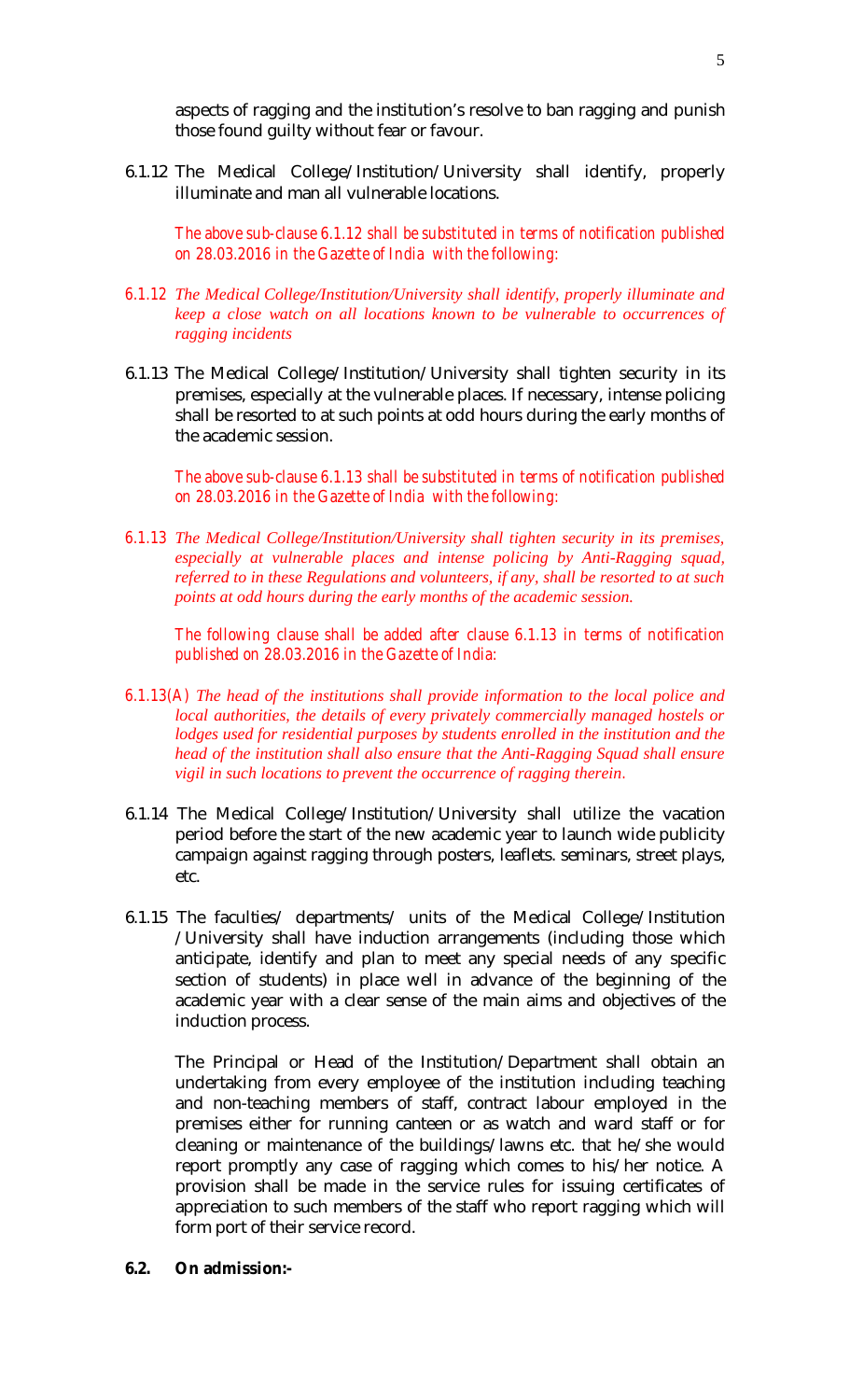6.2.1 Every fresher admitted to the Medical College/Institution/University shall be given a printed leaflet detailing when and to whom he/she has to turn to for help and guidance for various purposes (including Wardens, Head of the institution, members of the anti-ragging committees, relevant district and police authorities), addresses and telephone numbers of such persons/authorities, etc., so that the fresher need not look up to the seniors for help in such matters and get indebted to them and start doing things, right or wrong, at their behest. Such a step will reduce the freshers' dependence on their seniors.

Every institution should engage or seek the assistance of professional counselors at the time of admissions to counsel `freshers' in order to prepare them for the life ahead, particularly for adjusting to the life in hostels.

- 6.2.2 The Medical College/Institution/University through the leaflet mentioned above shall explain to the new entrants the arrangements for their induction and orientation which promote efficient and effective means of integrating them fully as students.
- 6.2.3 The leaflet mentioned above shall also inform the freshers about their rights as bonafide students of the institution and clearly instructing them that they should desist from doing anything against their will even if ordered by the seniors, and that they have nothing to fear as the institution cares for them and shall not tolerate any atrocities against them.
- 6.2.4 The leaflet mentioned above shall contain a calendar of events and activities laid down by the institution to facilitate and complement familiarization of freshers with the academic environment of the institution.
- 6.2.5 The Medical College/Institution/University shall also organize joint sensitization programmes of 'freshers' and seniors.

On the arrival of senior students after the first week or after the second week as the case may be, further orientation programmes must be scheduled as follows (i) joint sensitization programme and counseling of both 'freshers' and senior by a Professional counselor; (ii) joint orientation programme of 'freshers' and seniors to be addressed by the principal/Head of the institution, and the anti -ragging committee ; (iii) organization on a large scale of cultural, sports and other activities to provide a platform for the 'freshers' and seniors to interact in the presence of faculty members ; (iv) in the hostel, the warden should address all students; may request two junior colleagues from the college faculty to assist the warden by becoming resident tutors for a temporary duration.

*In sub-clause 6.2.5, the following shall be added after the end of second para thereof, in terms of notification published on 28.03.2016 in the Gazette of India.*

*(v) as far as possible faculty members should dine with the hostel residents in their respective hostels to instill a feeling of confidence among the freshers.*

6.2.6 Freshers shall be encouraged to report incidents of ragging, either as victims, or even as witnesses.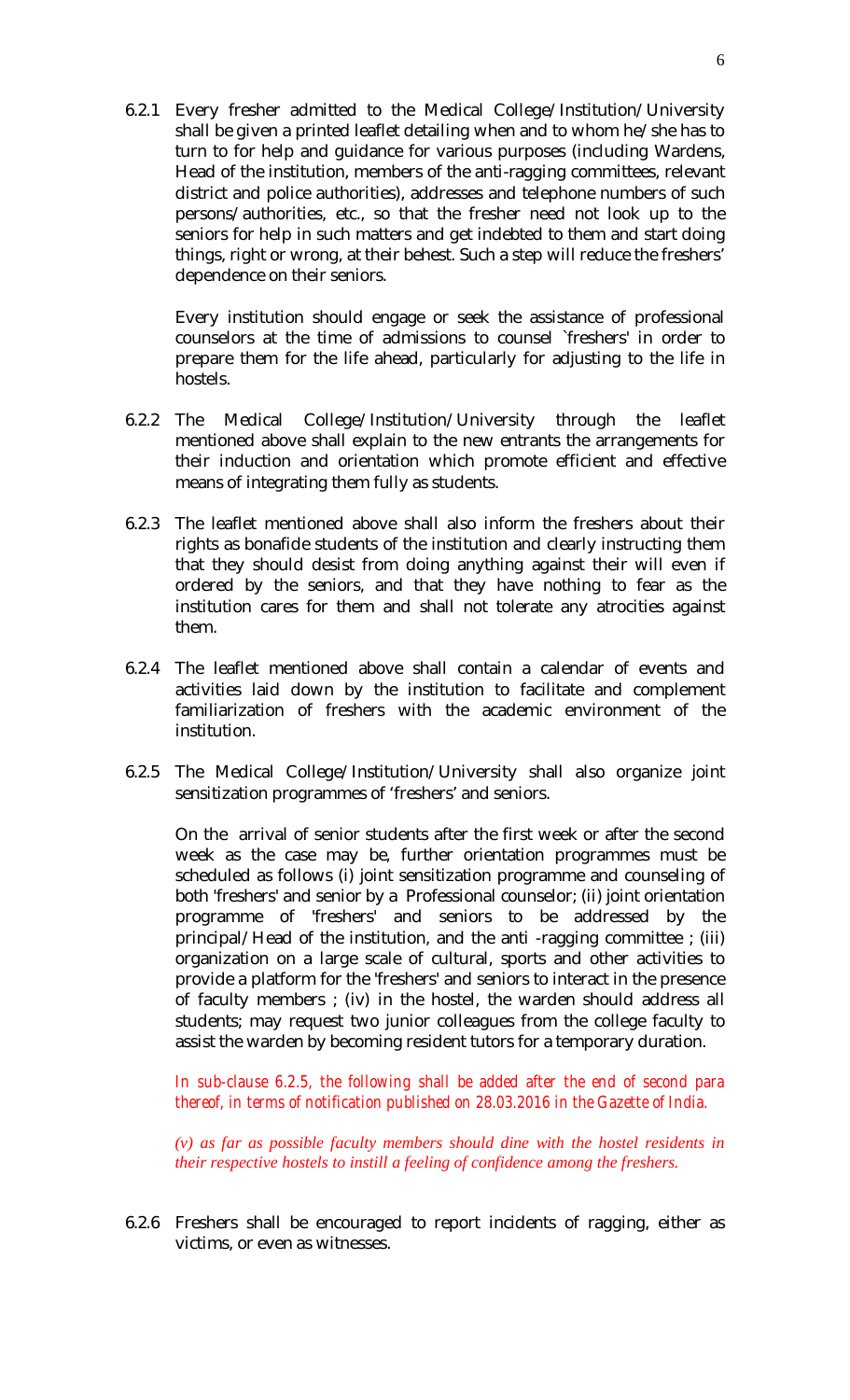*The above sub-clause 6.2.6 shall be substituted in terms of notification published on 28.03.2016 in the Gazette of India with the following:*

*6.2.6 Freshers or any other student(s) shall be encouraged to report incidents of ragging, either as victims, or even as witnesses. The identity of such informants shall be protected and shall not be subject to any adverse consequence only for the reason for having reported such incidents.*

*The following shall be added after the sub-clause 6.2.6, in terms of notification published on 28.03.2016 in the Gazette of India:*

- *6.2.7 Each batch of freshers, on arrival at the institution, shall be divided into small group and each such group shall be assigned to a member of the faculty, who shall interact individually with each member of the group everyday for ascertaining the problems is difficulties, if any, faced by the fresher in the institution and shall extend necessary help to the fresher in overcoming the same.*
- *6.2.8 Freshers shall be lodged, as far as may be, in a separate hostel block, and where such facility are not available, the institution shall ensure that access of seniors to accommodation allotted to freshers is strictly monitored by wardens, security guards and other staff of the institution.*
- *6.2.9 A round the clock vigil against ragging in the hostel premises, in order to prevent ragging in the hostels after the classes are over, shall be ensured by the institution.*

#### **6.3. At the end of the academic year:-**

- 6.3.1 At the end of every academic year the Dean/Principal/Director shall send a letter to the parents/guardians of the students who are completing the first year informing them about the law regarding ragging and the punishments, and appealing to them to impress upon their wards to desist from indulging in ragging when they come back at the beginning of the next academic session.
- 6.3.2 At the end of every academic year the Medical College/Institution /University shall form a 'Mentoring Cell' consisting of Mentors for the succeeding academic year. There shall be as many levels or tiers of Mentors as the number of batches in the institution, at the rate of 1 Mentor for 6 freshers and 1 Mentor of a higher level for 6 Mentors of the lower level.

Each batch of freshers should be divided into small groups and each such group shall be assigned to a member of the staff. Such staff member should interact individually with, each member of the group on a daily basis for ascertaining the problems/difficulties if any faced by the fresher in the institution and extending necessary help.

In the case of freshers admitted to a hostel it shall be the responsibility of the teacher in charge of the group to coordinate with the warden of the hostel and to make surprise visits to the rooms in the hostel where the members of the group are lodged.

#### **6.4. Setting up of Committees and their functions:-**

6.4.1 The Anti-Ragging Committee:- Every institution shall have an Anti-Ragging Committee and an Anti -Ragging Squad. The Anti-Ragging Committee shall be headed by the Head of the institution and shall consist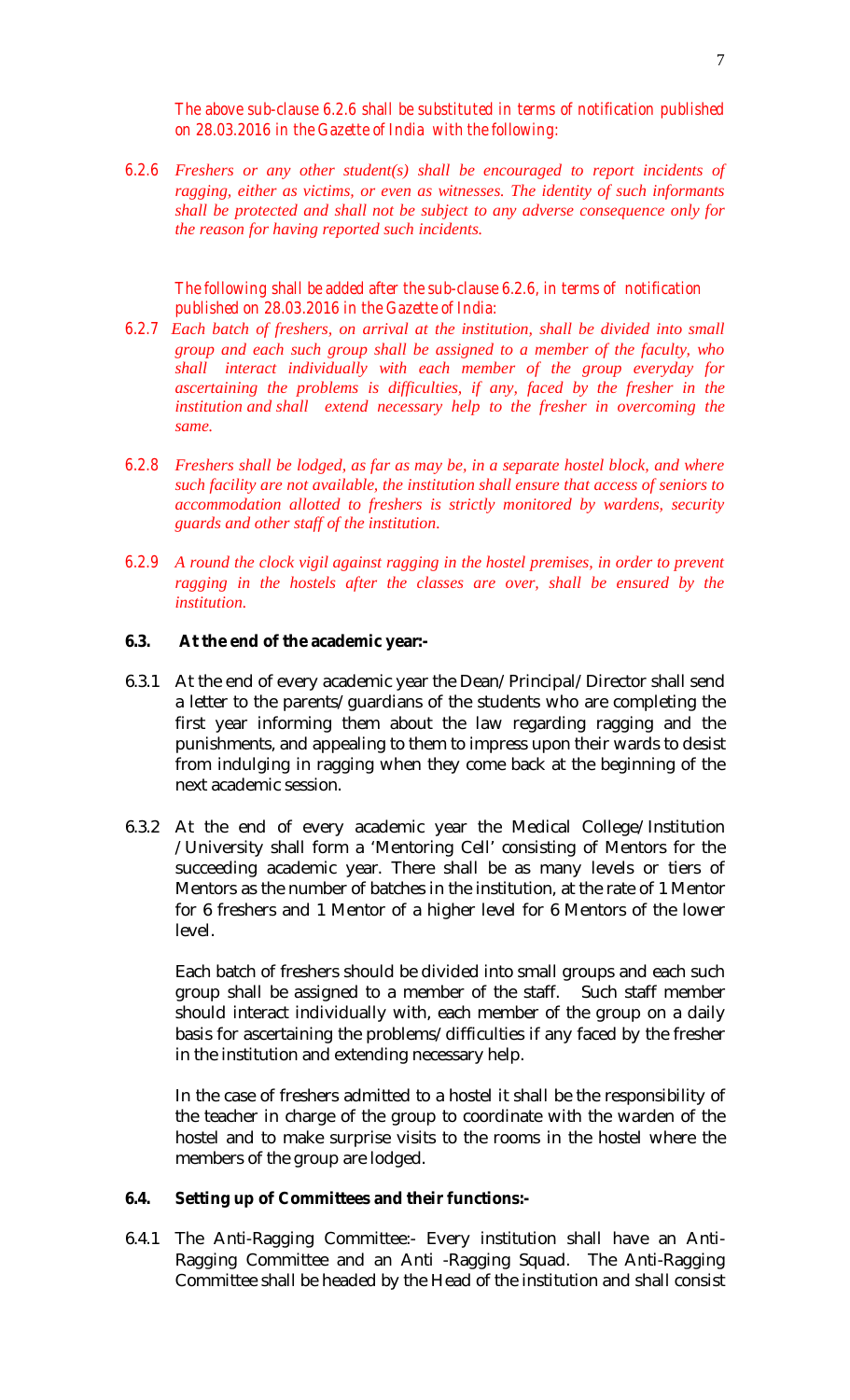of representatives of civil and police administration, local media, Non Government Organizations involved in youth activities, faculty members, parents, students belonging to the freshers' category as well as seniors and non-teaching staff. It shall monitor the Anti Ragging activities in the institution, consider the recommendations of the Anti-Ragging Squad and take appropriate decisions, including spelling out suitable punishments to those found guilty.

6.4.2 The Anti-Ragging Squad:- The Anti-Ragging Squad shall be nominated by the Head of the institution with such representation as considered necessary and shall exclusively consist of members belonging to the various sections of the campus community. The Squad shall have vigil, oversight and patrolling functions. It shall be kept mobile, alert and active at all times and shall be empowered to inspect places of potential ragging and make surprise raids on hostels and other hot spots. The Squad shall investigate incidents of ragging and make recommendations to the Anti-Ragging Committee and shall work under the overall guidance of the Anti-Ragging Committee.

All matters of discipline within teaching institutions must be resolved within the campus except those impinging on law and order or breach of peace or public tranquility, all of which should be dealt with under the penal laws of the land

University Monitoring Cell At the level of the University, we recommend that there should be a Monitoring Cell on Ragging, which should coordinate with the affiliated colleges and institutions under its domain. The Cell should call for reports from the Heads of institutions in regard to the activities of the Anti-Ragging Committee, Anti - Ragging Squads, Monitoring Cells at the level of the institution, the compliance with instructions on conducting orientation programmes, counseling sessions, the incidents of ragging, the problems faced by wardens or other officials. It should also keep itself abreast of the decisions of the District level Anti – Ragging Committee. This Monitoring Cell should also review the efforts made by institutions o publicize anti - ragging measures, soliciting of undertaking from parents and students each year to abstain from ragging activities or willingness to be penalized for violations; and should function as the prime mover for initiating action on the part of the appropriate authorities of the university for amending the Statutes or Ordinances or Bye -laws to facilitate the implementation of anti-ragging measures at the level of the institution.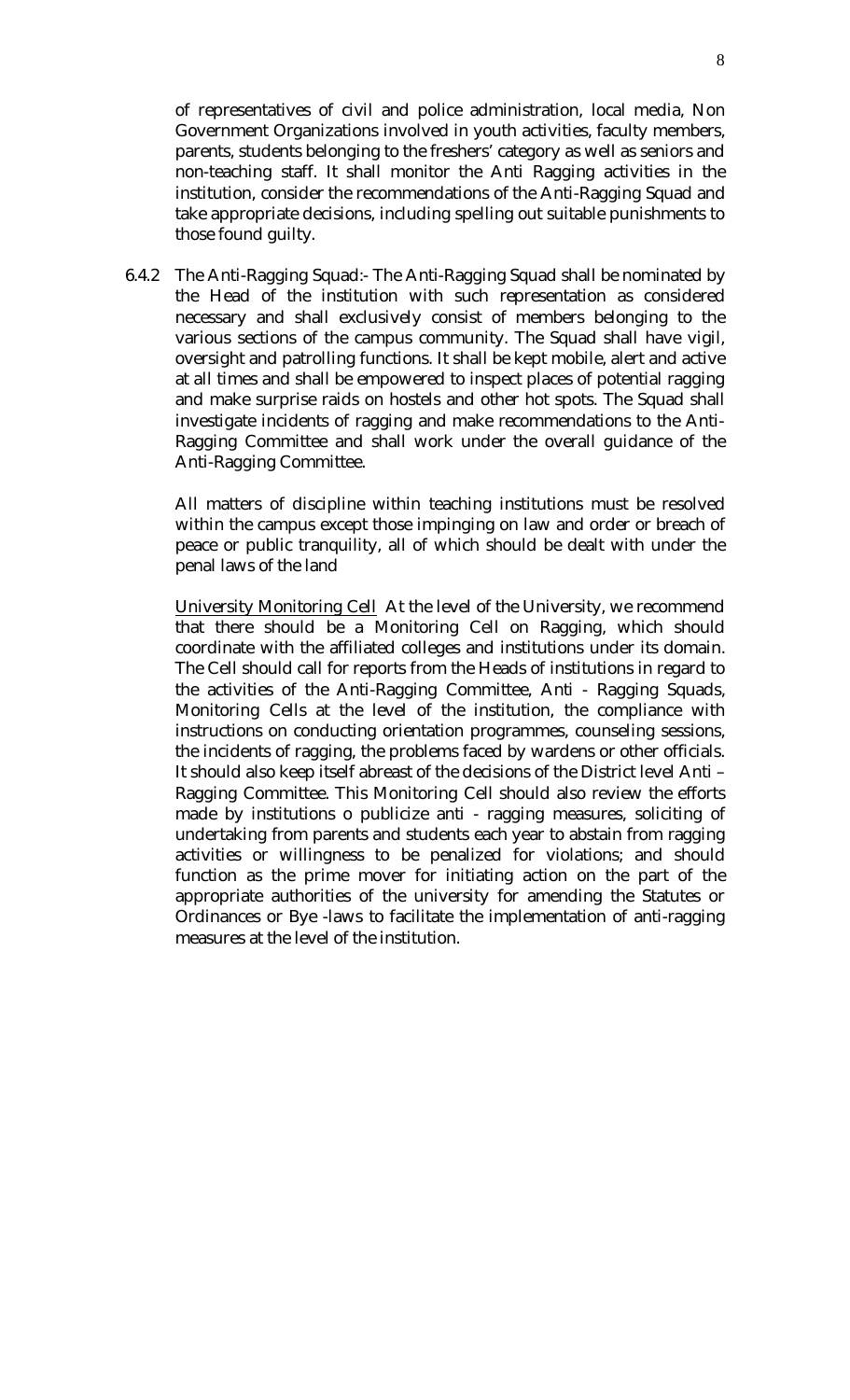## **6.5. Other measures:-**

- 6.5.1 The Annexures mentioned in 6.1.4, 6.1.5 and 6.1.7 of these Regulations shall be furnished at the beginning of each academic year by every student, that is, by freshers as well as seniors.
- 6.5.2 The Medical College/Institution /University shall arrange for regular and periodic psychological counseling and orientation for students (for freshers separately, as well as jointly with seniors) by professional counselors during the first three months of the new academic year. This shall be done at the institution and department/ course levels. Parents and teachers shall also be involved in such sessions.
- 6.5.3 Full-time warden shall be appointed as per the eligibility criteria laid down for the post reflecting both the command and control aspects of maintaining discipline, as well as the softer skills of counseling and communicating with the youth outside the class-room situations. Wardens shall be accessible at all hours and shall be provided with mobile phones and the details of their telephone number must be widely publicized. Similarly, the telephone numbers of the other important functionaries - Heads of institutions, faculty members, members of the anti-ragging committees, district and sub-divisional authorities and state authorities where relevant, should also be widely disseminated for the needy to get in touch or seek help in emergencies. The institution shall review and suitably enhance the powers and perquisites of Wardens and authorities involved in curbing the menace of ragging.

Futher the institutions shall provide necessary incentives for the post of full-time warden, so as to attract suitable candidates.

6.5.4 Freshers shall be lodged in a separate hostel block, wherever possible, and where such facilities are not available, the college/institution shall ensure that seniors' access to freshers' accommodation is strictly monitored by wardens, security guards and college staff.

As ragging takes place mostly in the hostels after the classes are over in the college, a round the clock vigil against ragging in the hostel premises shall be provided. It is seen, that college canteens and hostel messes are also places where ragging often takes place. The employers/employees of the canteens/mess shall be given necessary instructions to keep strict vigil and to report the incidents of ragging to the college authorities if any.

The security personnel posted in hostels shall be under the direct control of the Wardens and assessed by them.

6.5.5 Private commercially managed lodges and hostels shall be registered with the local police authorities, and this shall be done necessarily on the recommendation of the Head of the institution. Local police, local administration and the institutional authorities shall ensure vigil on incidents that may come within the definition of ragging and shall be responsible for action in the event of ragging in such premises, just as they would be for incidents within the campus. Managements of such private hostels shall be responsible for action in the event of ragging in such premises, just as they would be for incidents within campuses.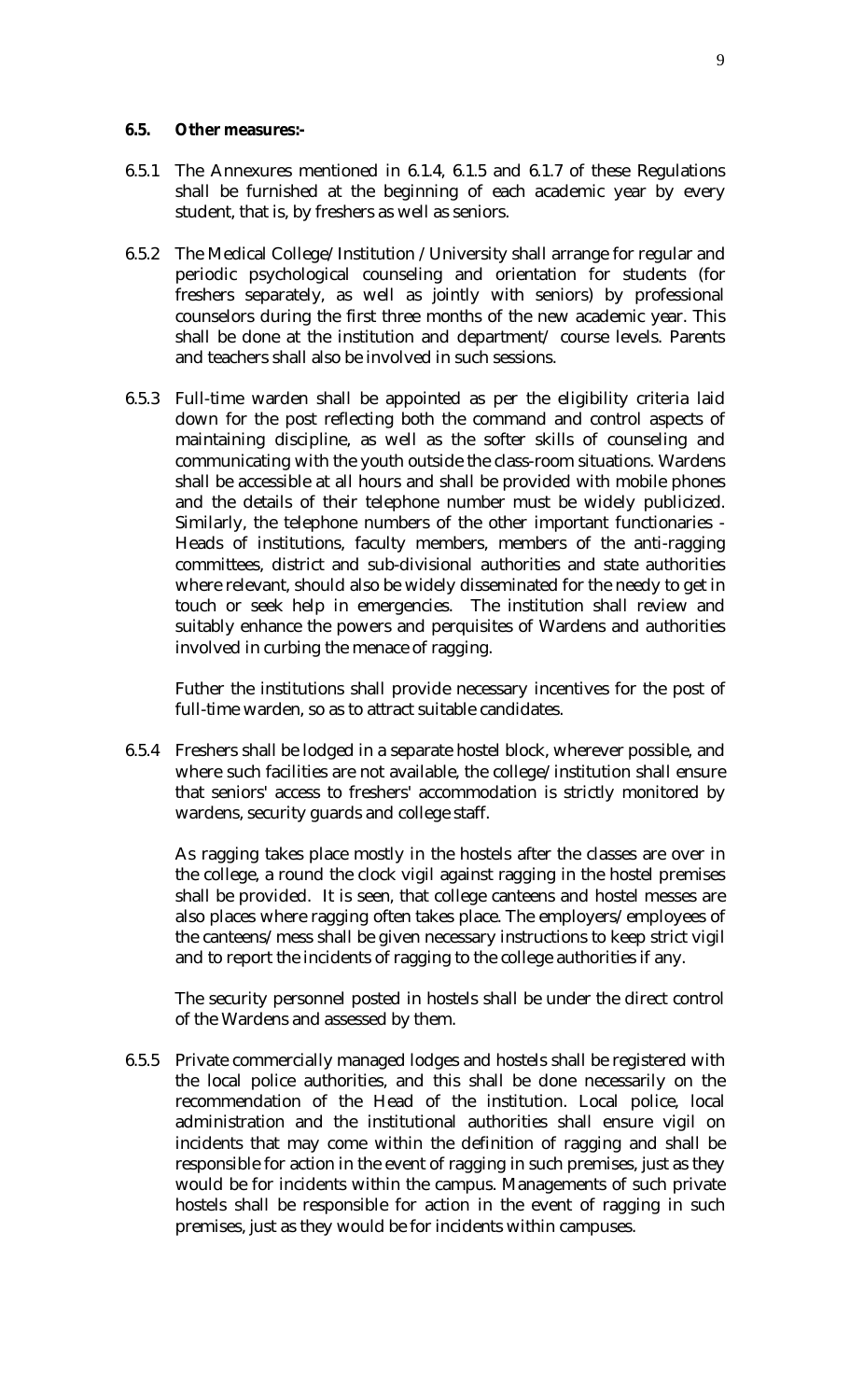- 6.5.6 Besides registering private hostels as stated above, the towns or cities where educational institutions are located should be apportioned as sectors among faculty members, as is being done by some institutions, so that they could maintain vigil and report any incidents of ragging outside campuses and en route while 'freshers' commute.
- 6.5.7 The Head of the institution shall take immediate action on receipt of the recommendations of the Ant-Ragging Squad. He/ She shall also take action suo motu if the circumstances so warrant.
- 6.5.8 Freshers who do not report the incidents of ragging either as victims or as witnesses shall also be punished suitably.
- 6.5.9 Anonymous random surveys shall be conducted across the 1st year batch of students (freshers) every fortnight during the first three months of the academic year to verify and cross-check whether the campus is indeed free of ragging or not. The institution may design its own methodology of conducting such surveys.
- 6.5.10 The burden of proof shall lie on the perpetrator of ragging and not on the victim.
- 6.5.11 The institution shall file an FIR with the police / local authorities whenever a case of ragging is reported, but continue with its own enquiry and other measures without waiting for action on the part of the police/ local authorities. Remedial action shall be initiated and completed within the one week of the incident itself.
- 6.5.12 The Migration/Transfer Certificate issued to the student by the Medical College/Institution /University shall have an entry, apart from those relating to general conduct and behaviour, whether the student has been punished for the offence of committing or abetting ragging, or not, as also whether the student has displayed persistent violent or aggressive behaviour or any inclination to harm others.
- 6.5.13 Preventing or acting against ragging shall be the collective responsibility of all levels and sections of authorities or functionaries in the Medical College/Institution /University, including faculty, and not merely that of the specific body/ committee constituted for prevention of ragging.
- 6.5.14 As such the college canteens and hostel messes are also places where ragging often takes place, hence the employers/employees of the canteens/mess shall be given necessary instructions to keep strict vigil and to report the incidents of ragging to the college authorities, if any.

Further access to mobile phones and public phones shall be unrestricted in hostels and campuses, except in class-rooms, seminar halls, library etc. where jammers shall be installed to restrict the use of mobile phones.

#### **6.6 Measures for encouraging healthy interaction between freshers and seniors:-**

6.6.1 The Medical College/Institution /University shall set up appropriate committees including the course-in- charge, student advisor, Warden and some senior students to actively monitor, promote and regulate healthy interaction between the freshers and senior students.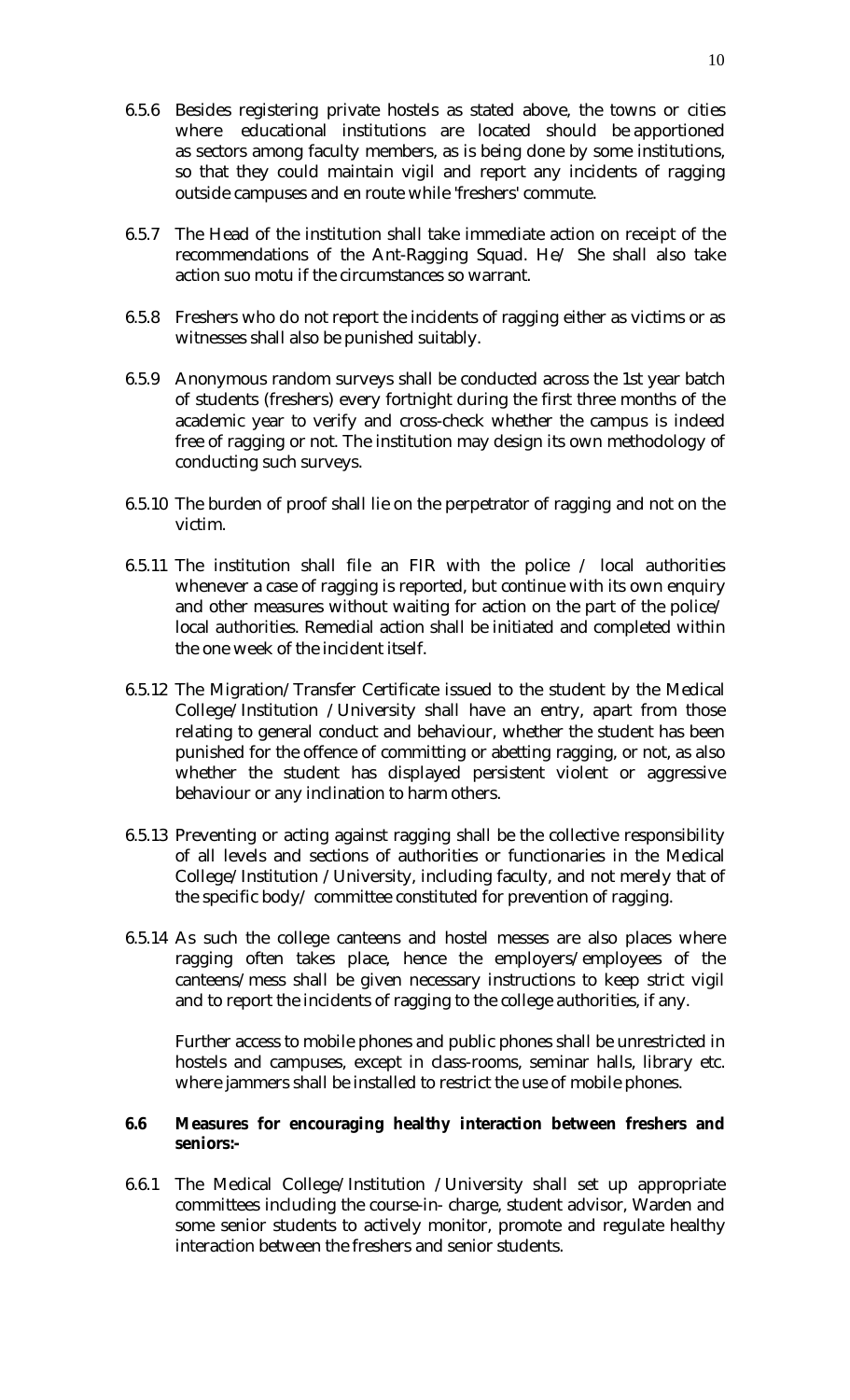- 6.6.2 Freshers' welcome parties shall be organized in each department by the senior students and the faculty together soon after admissions, preferably within the first two weeks of the beginning of the academic session, for proper introduction to one another and where the talents of the freshers are brought out properly in the presence of the faculty, thus helping them to shed their inferiority complex, if any, and remove their inhibitions.
- 6.6.3 The Medical College/Institution /University shall enhance the studentfaculty interaction by involving the students in all matters of the institution, except those relating to the actual processes of evaluation and of faculty appointments, so that the students shall feel that they are responsible partners in managing the affairs of the institution and consequently the credit due to the institution for good work/ performance is due to them as well.

## **7. Regulatory Measures**

The inspecting/visiting committees of MCI shall cross verify that the medical college/institution has strictly complied with the anti ragging measures and has a blemishless record in terms of there being no incident of ragging during the impending period (i.e. from earlier inspection) or otherwise.

## **8. Awardable Punishments.**

## 8.1 **At the Medical College/Institution level:**

Depending upon the nature and gravity of the offence as established by the Anti-Ragging Committee of the institution, the possible punishments for those found guilty of ragging at the institution level shall be any one or any combination of the following:

- 8.1.1 Suspension from attending classes and academic privileges.
- 8.1.2 Withholding/withdrawing scholarship/ fellowship and other benefits
- 8.1.3 Debarring from appearing in any test/ examination or other evaluation Process.
- 8.1.4. Withholding results
- 8.1.5 Debarring from representing the institution in any regional, national or international meet, tournament, youth festival, etc.
- 8.1.6 Suspension/ expulsion from the hostel
- 8.1.7 Cancellation of admission.
- 8.1.8 Rustication from the institution for period ranging from 1 to 4 semesters
- 8.1.9 Expulsion from the institution and consequent debarring from admission to any other institution for a specific period.
- 8.1.10 Fine of Rs. 25,000/- and Rs. 1 lakh.
- 8.1.11 Collective punishment: When the persons committing or abetting the crime of ragging are not identified, the institution shall resort to collective punishment.

## **8.2 Penal consequences for the heads of the institutions/administration of the institution who do not take timely steps in the prevention of ragging and punishing those who rag.**

The authorities of the institution particularly the Head of the institution, shall be responsible to ensure that no incident of ragging takes place in the institution. In case any incident of ragging takes place, the Head shall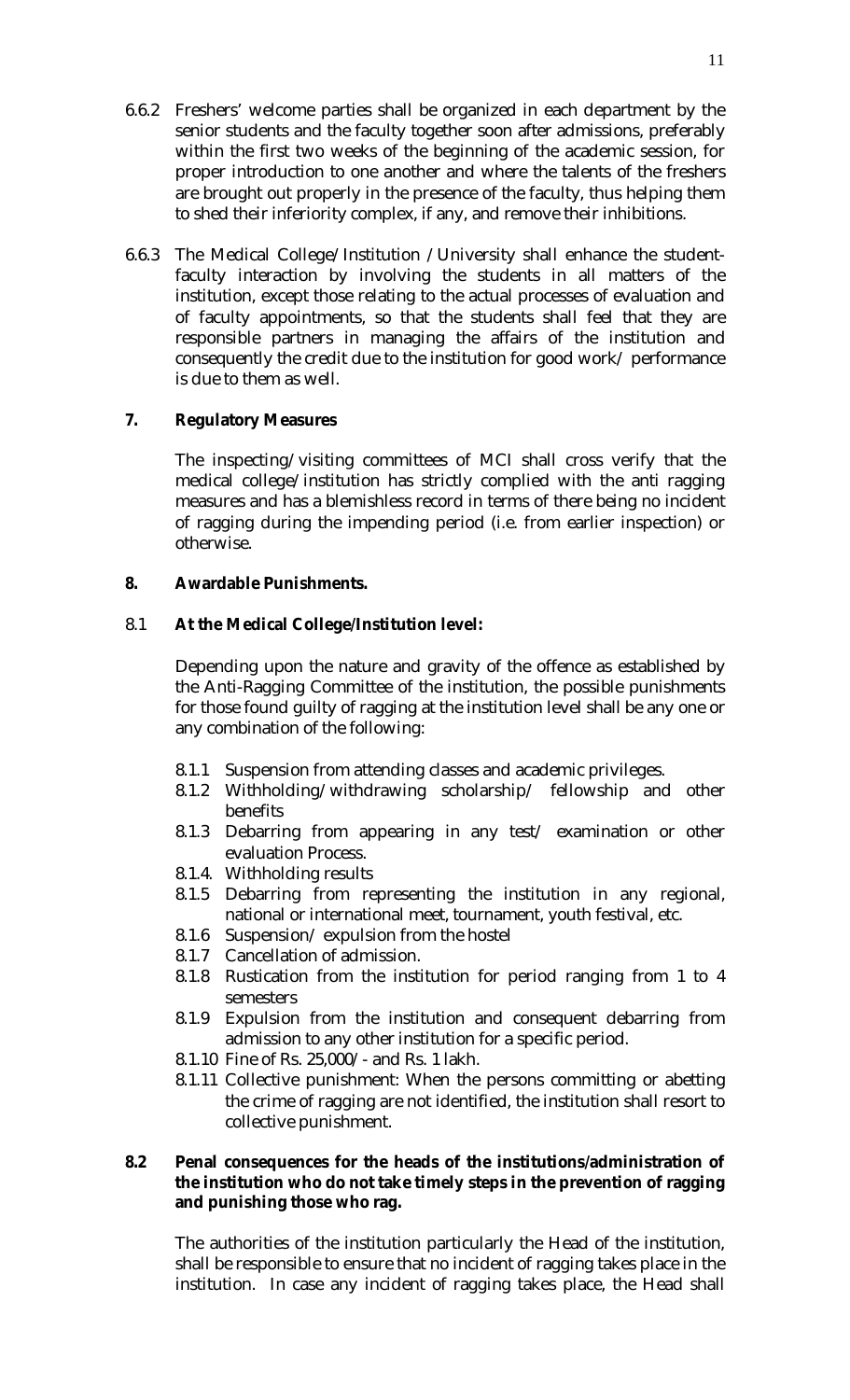take prompt and appropriate action against the person (s) whose dereliction of duty lead to the incident. The authority designated to appoint the Head shall, in its turn, take prompt and appropriate action against the Head.

In addition to penal consequences, departmental enquiries be initiated against such heads institutions / members of the administration / faculty members / non-teaching staff, who display an apathetic or insensitive attitude towards complaints of ragging.

## 8.3 **At the MCI level**

- 8.3.1 Impose an exemplary fine of Rs. 1 lakh for each incident of ragging payable by erring medical college/institution to such authority as may be designated by the appropriate Govt., as the case may be.
- 8.3.2 Declare the erring Medical College/Institution/University as not having the minimum academic standards and warning the potential candidates for admission at such institution through public notice and posing on the MCI website.
- 8.3.3 Declare the erring Medical College/Institution/University to be ineligible for preferring any application u/s 10A of the Indian Medical Council Act, 1956 for a minimum period of one year, extendable by such quantum by the Council as would be commensurate with the wrong.

**(Lt. Col. (Retd.) Dr. A.R.N. Setalvad) SECRETARY**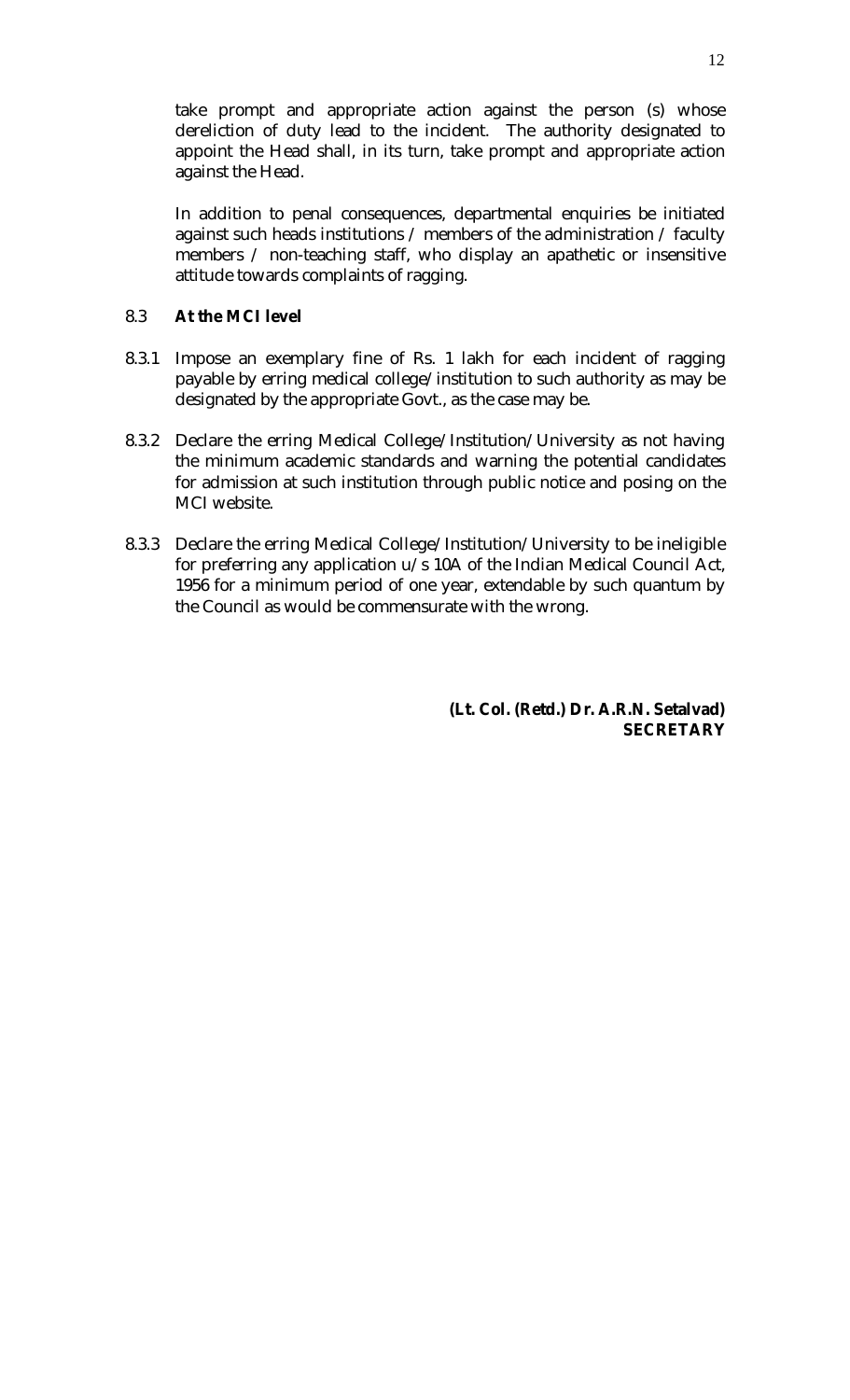## **ANNEXURE I, Part I**

## **UNDERTAKING BY THE CANDIDATE/STUDENT**

- 1. I, \_\_\_\_\_\_\_\_\_\_\_\_\_\_\_\_\_\_\_\_\_\_\_\_\_\_\_\_\_\_\_\_\_\_\_\_\_\_\_\_\_\_\_\_\_\_\_\_\_\_\_\_\_\_\_\_\_\_\_\_\_\_\_\_  $S/O. D/O.$  of Mr./Mrs./Ms. have carefully read and fully understood the law prohibiting ragging and the directions of the Supreme Court and the Central/State Government in this regard.
- 2. I have received a copy of the MCI Regulations on Curbing the Menace of Ragging in Higher Educational Institutions, 2009.
- 3. I hereby undertake that-
	- I will not indulge in any behavior or act that may come under the definition of ragging,
	- I will not participate in or abet or propagate ragging in any form,
	- I will not hurt anyone physically or psychologically or cause any other harm.
- 4. I hereby agree that if found guilty of any aspect of ragging, I may be punished as per the provisions of the MCI Regulations mentioned above and/or as per the law in force.

| Signed this | day of | month of | vear |
|-------------|--------|----------|------|
|             |        |          |      |

**Signature** 

Address: \_\_\_\_\_\_\_\_\_\_\_\_\_\_\_\_\_\_\_

\_\_\_\_\_\_\_\_\_\_\_\_\_\_\_\_\_\_\_\_\_\_\_

\_\_\_\_\_\_\_\_\_\_\_\_\_\_\_\_\_\_\_\_\_\_\_

Name:

(1) Witness:

(2) Witness: